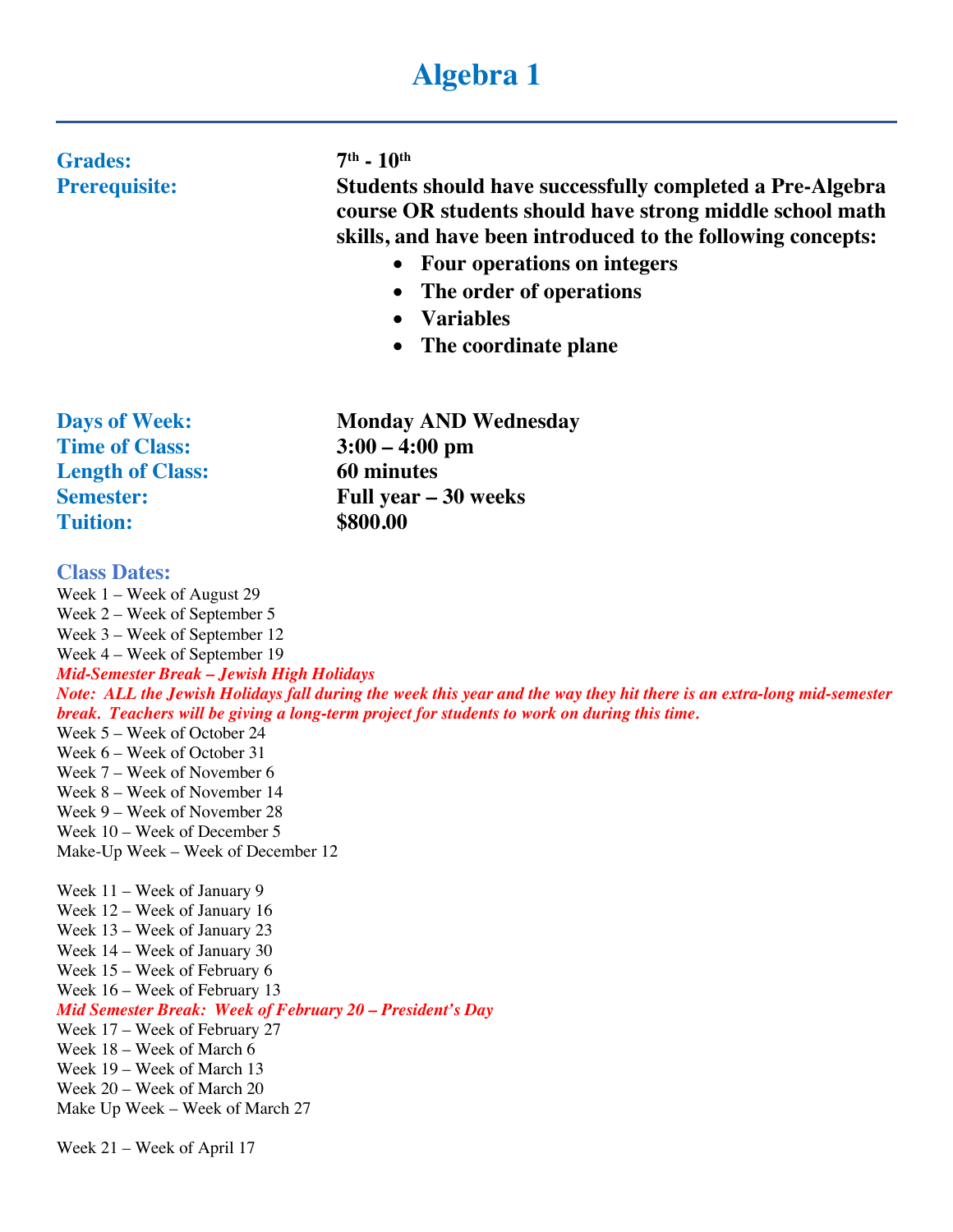Week 22 – Week of April 24 Week 23 – Week of May 1 Week 24 – Week of May 8 Week 25 – Week of May 15 Week 26 – Week of May 22 Week 27 – Week of May 29 Week 28 – Week of June 5 Week 29 – Week of June 12 Week 30 – Week of June 19 Make Up Week – June 26

**Instructor's Name: Tina Dewey Instructor's Phone: 517-348-9113**

**Instructor's Email: tinadeweyonline@gmail.com**

#### **Description of Class:**

In this course students will learn the fundamental algebraic skills which are necessary for other mathematic courses, as well as science related courses. Algebra I is designed to prepare students to be mathematically literate, value the usefulness of mathematics, and form habits which will lead to success in stem-related fields of study.

#### **Class Approach:**

During class students can expect to participate in a warm-up activity, have an opportunity to ask questions on the previous homework assignment, and learn new material while completing guided notes. Students are encouraged to actively participate in class using the chat feature. The "I do, we do, you do" approach is used for the instruction of new material. Completion of problems will gradually shift from the instructor modeling how to complete the problems to the student completing problems on their own.

#### **Goals:**

This course is designed to teach students the necessary skills for success subsequent math and science courses. In addition, students will develop number sense and the habits necessary for math success.

#### **Textbook:**

No textbook required. Students will be provided with files of the course materials by the instructor.

#### **Additional Supplies/Resources Needed:**

Access to a printer before each class meeting to print guided notes, homework assignments, study guides, and tests.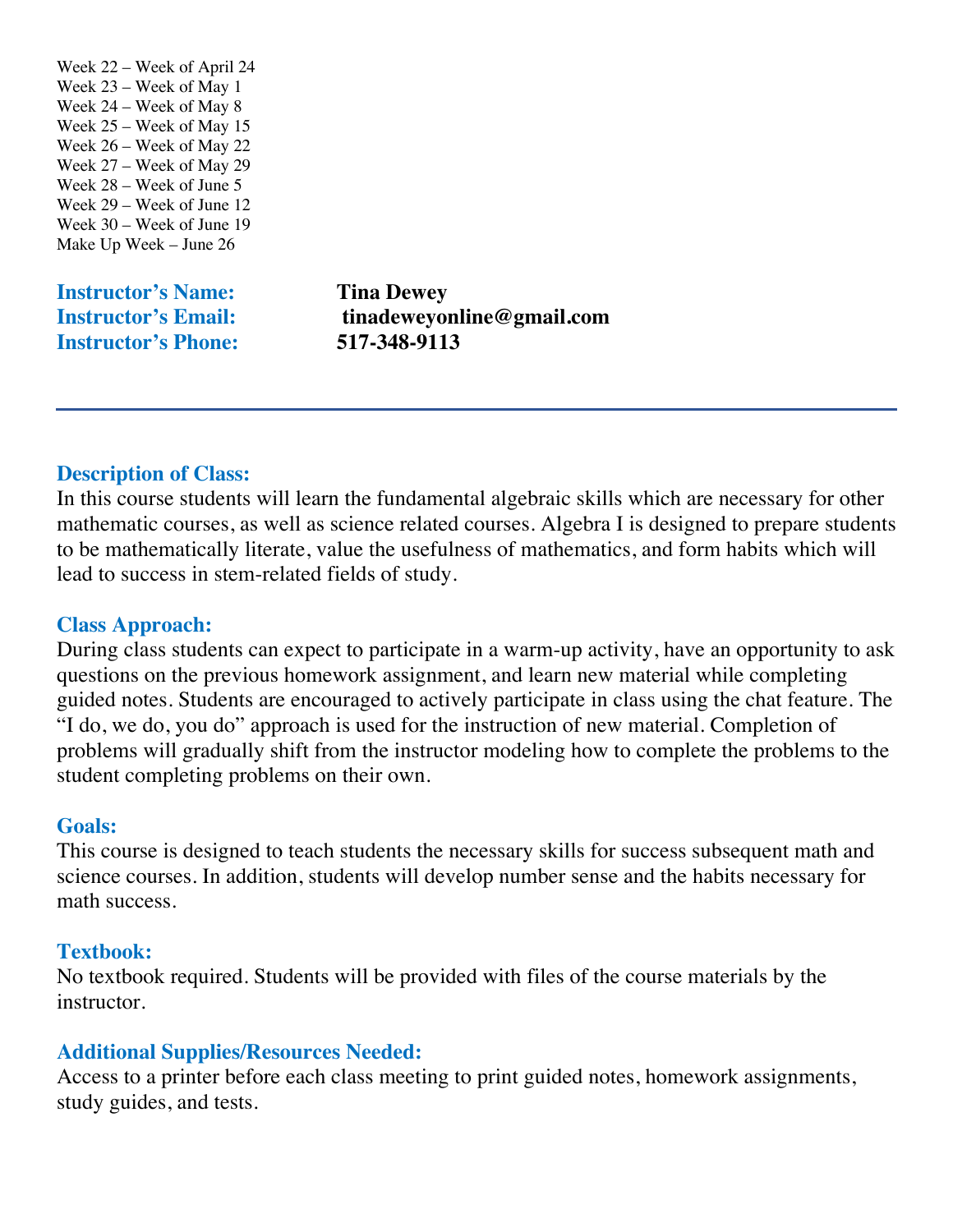#### **Student Expectations:**

Students are expected to participate in class by completing the guided notes, responding to instructor questions, and asking for help when needed. Students are expected to complete homework according to the instructor's specifications and to the best of their ability. Completed homework must be turned in on time to earn credit. The homework answers and the steps used to find the answer will be provided to students after the time each assignment is due, but before the next class. Students are expected to read and apply instructor feedback on homework, use the provided answers to check their work, and correct errors on their assignments. To LEARN math, one must DO math.

### **Weekly Homework:**

Homework practice assignments will be given for each lesson. Study guides to review the unit will be given before the unit test. Occasionally, spiral review will be assigned for both review and practice of previous concepts. Students can expect approximately one video lesson assignment a month in addition to the in-class lessons. An online skills practice website will be available to students who need extra practice on specific topics. The average student can expect to spend two to three hours on homework completion each week.

### **Homework Policy:**

Completed assignments are due by 6pm Eastern on the day before the next class. Students will earn credit and feedback for completed assignments turned in on-time with steps shown. Homework is graded based on effort, and not necessarily correct answers. Students are expected to complete their work with their best effort, and with integrity. When students neatly and legibly show the mathematical process used to complete the homework problems, individual feedback on errors in their process will be provided.

### **Additional Policies:**

Tests will be given for each unit, and a percentage grade provided by the instructor. Each student is required to complete the unit study guide, and work with the instructor to make any necessary corrections before the unit test will be made available. Each student will be provided the unit test individually after demonstrating their understanding of the concepts. Unit tests are due no later than 30 days after the completion of the unit, however it is suggested that each student completes the unit tests as soon as they are ready.

### **Evaluation and Grading:**

Students will be evaluated on the following, and each category will be weighted as follows: Homework effort and on-time completion (30%) Participation in class (15%)

Unit tests grades (55%)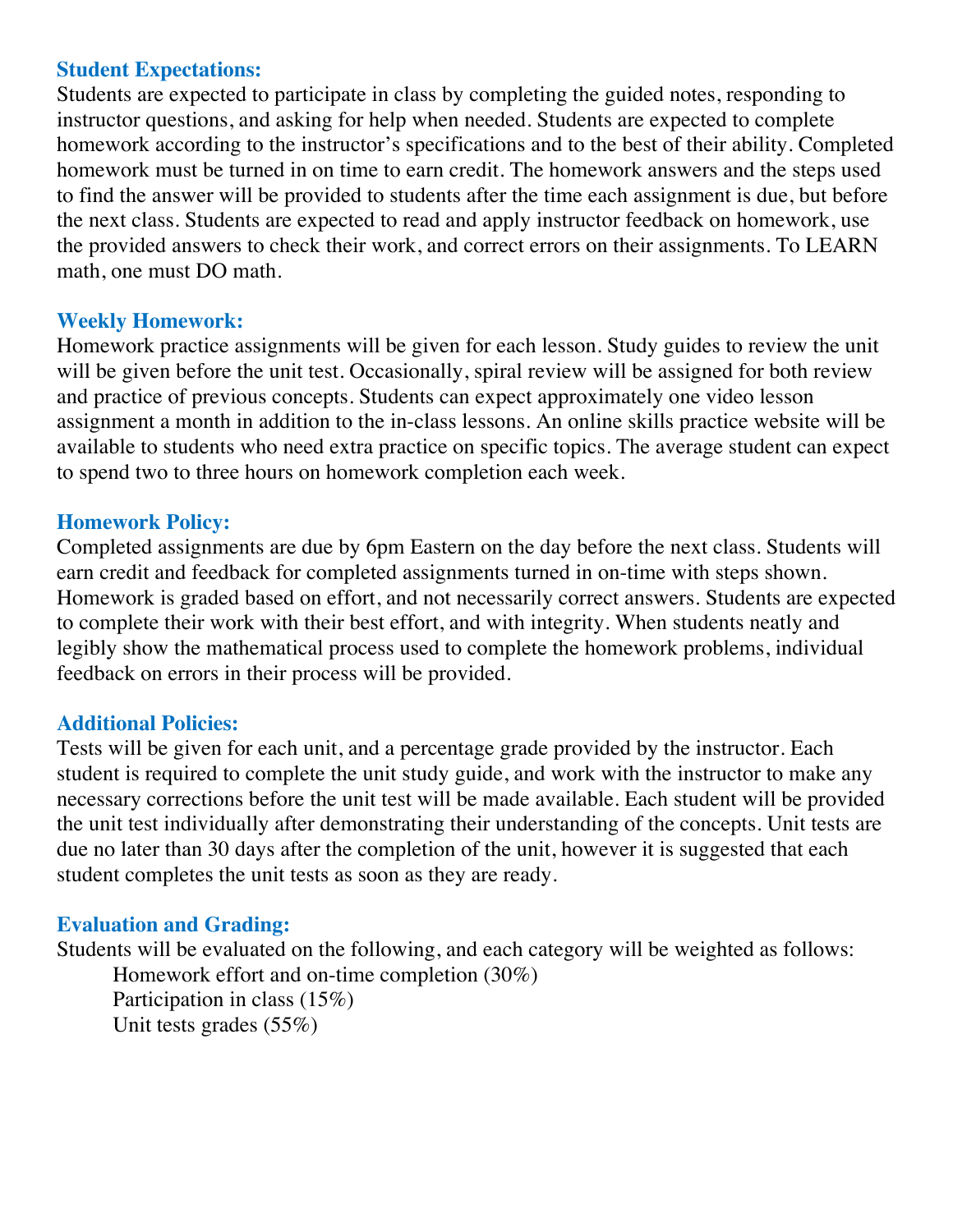## **Anticipated Weekly Course Schedule:**

| <b>Week</b>    | <b>Topic</b>                                                                      |
|----------------|-----------------------------------------------------------------------------------|
| Week 1         | Real number classifications and properties                                        |
| Week 2         | Order of operations and evaluating expressions                                    |
| Week 3         | Combining like terms, distributive property, and translating expressions          |
| Week 4         | One-step and two-step equations and inequalities                                  |
| Week 5         | Solving multi-step equations with variable on both sides                          |
| Week 6         | Infinite and no solution equations, Algebraic proportions, and literal            |
|                | equations                                                                         |
| Week 7         | Coordinate plane review, defining relations and functions                         |
| Week 8         | Function notation, evaluating functions, and zeros                                |
| Week 9         | Slope, slope-intercept and standard form of linear functions, graphing lines      |
|                | written in slope-intercept form                                                   |
| Week 10        | Graphing lines by finding intercepts, point-slope form of linear functions,       |
|                | horizontal and vertical lines                                                     |
| <b>Week</b>    | <b>Topic</b>                                                                      |
| Week 11        | Review linear functions, parallel and perpendicular lines                         |
| Week 12        | Word problems based on linear models                                              |
| Week 13        | Solving systems of linear equations by graphing and substitution                  |
| Week 14        | Solving systems of linear equations with elimination, and application<br>problems |
| Week 15        | More application problems, linear systems inequalities                            |
| Week 16        | Add and subtract monomials, exponent product and power rule                       |
| Week 17        | Quotient rule and negative exponents                                              |
| Week 18        | Exponent rules review, scientific notation                                        |
| Week 19        | Graphing exponential functions, growth and decay application                      |
| Week 20        | Geometric sequences                                                               |
| <b>Week</b>    | <b>Topic</b>                                                                      |
| <b>Week 21</b> | Classify, add, subtract, and multiply polynomials                                 |
| Week 22        | Multiplying binomials and trinomials, dividing polynomials by a                   |
|                | monomial, factoring out a GCF                                                     |
|                |                                                                                   |